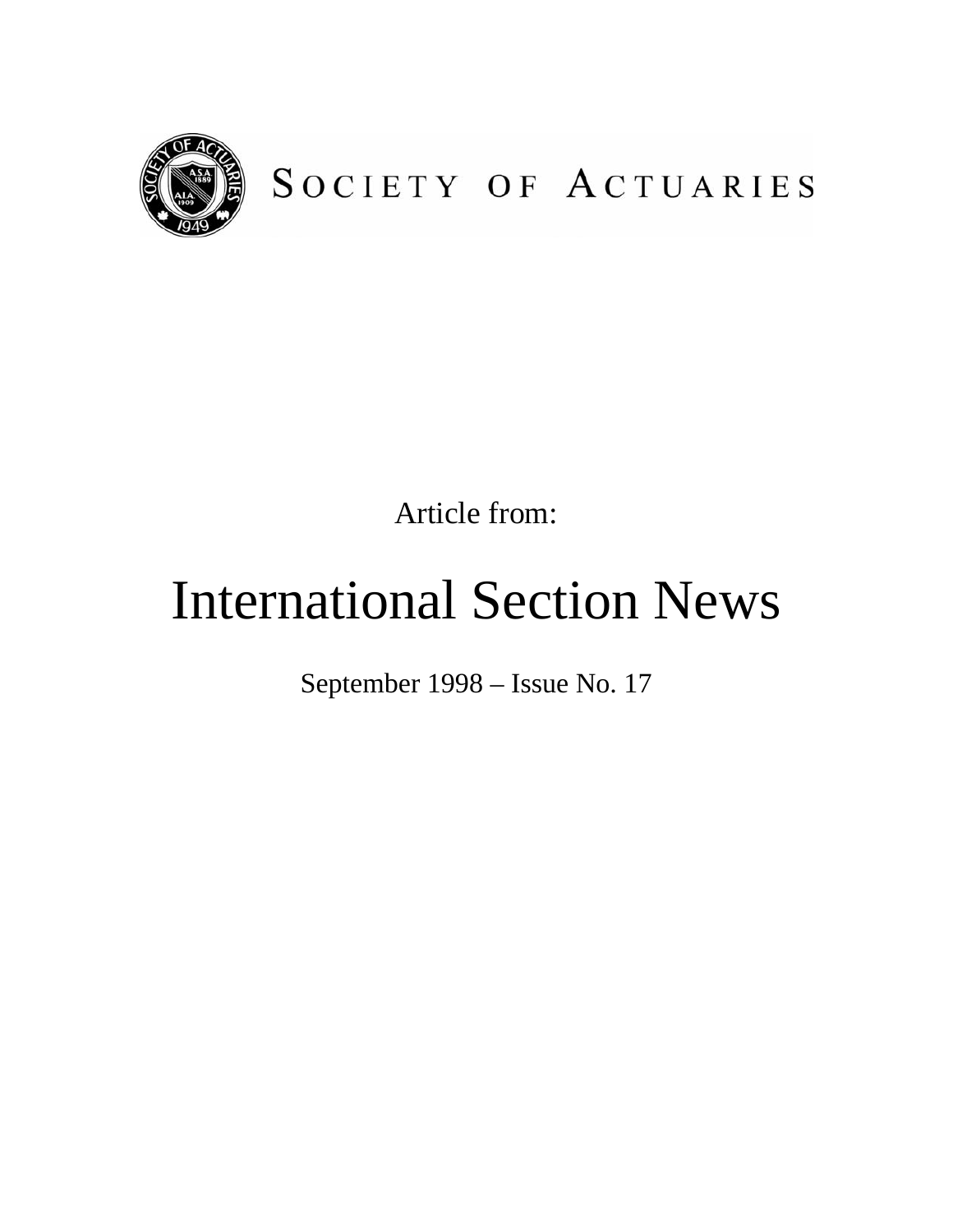



NUMBER 17 SEPTEMBER 1998

### *Chairperson's Corner*

#### *by Michelle Chong Tai-Bell*

he results are in … Michael Ga- Tbon, Ronald Poon-Affat, and James Toole have been elected to our Council. As you can see from the following bios, the new members of our Council have been quite active as members of the SOA and of the International Section.

**Mike Gabon.** Mike is a manager with KPMG Peat Marwick in New York. His major field of professional activity is in providing financial risk and reinsurance solutions for domestic and international life client companies. He has participated in numerous SOA activities having been a Financial Reporting Section panelist in 1996, a moderator/panelist for the 1997 Annual Meeting, and International Section Program Committee representative

*continued on page 8, column 1*

### *The Future of the Brazilian Health Market*

#### *by Ronald L. Poon-Affat*

In the first week of June 1998, the C To standardize the "product" that the Brazilian Senate passed the long-<br>awaited Act that radically revises the To level the "reporting requirement"<br>regulation of the private health<br>abo Brazilian Senate passed the long-<br>
health industry sells awaited Act that radically revises the regulation of the private health insurance industry. The importance of this passage should not be underestimated; the revisions will have an impact on a \$17 billion (U.S) industry encompassing 1,400 registered health carriers, 233,000 physicians, and 41 million private health clients.

This is understandably a very complex piece of legislation, which is still being hotly debated (even as this goes to press). The intention of this brief article is to give a general overview of the reforms and to highlight some of the main challenges, that now face the health industry.

The intention of the legislation is to effect the following revisions:

- 
- To level the "reporting requirement" playing field of the various players
- To place the industry on a stronger financial footing
- To allow health carriers to gain direct access to the capital of foreign partners
- To put into place a facility that will allow the government to receive financial compensation in the event that a person with a private plan uses the government's services.

The following develops each of these points in more detail.

*continued on page 10, column 1*

| page                                                                                                                                   | page                                                                                             |
|----------------------------------------------------------------------------------------------------------------------------------------|--------------------------------------------------------------------------------------------------|
| Asia Committee Begins to Roar<br>by Chelle Brody 9                                                                                     | The Future of the Brazilian<br><b>Health Market</b><br>by Ronald L. Poon-Affat $\ldots \ldots$ 1 |
| <b>Chairperson's Corner</b><br>by Michelle Chong Tai-Bell  1                                                                           | Insurance Regulation in Spain-<br>Changes and Challenges<br>by Daniel A. DeKeizer 23             |
| <b>Editor's Notes</b><br>by Kevin M. Law $\ldots \ldots \ldots \ldots$ 3                                                               | International Actuarial Workshop<br>Held in China  13                                            |
| The Equation for Success-<br>Professionalism and Profitability:<br>Part II: Focus on Asian Market<br>by Thomas H. Kelly 12             | International Sessions at the<br>Annual Meeting<br>by Michael Gabon 31                           |
| Filipino Actuaries Attend<br>Management Seminar                                                                                        | The Italian Life Insurance Market<br>by Alessandro Corsi $\ldots \ldots \ldots$ 21               |
| Foreign Insurance Investors<br>in Latin America: Can They<br>All Survive and Prosper?<br>By Camilo J. Salazar $\ldots \ldots \ldots$ 3 | Life Assurance in Dublin's IFSC<br>by Colm Fagan $\ldots \ldots \ldots 25$                       |

|  | In This Issue |  |
|--|---------------|--|
|  |               |  |

| Minutes of the International<br>Section Conference Call.<br>Monday, July 20, 1998<br>. 27                                                         |
|---------------------------------------------------------------------------------------------------------------------------------------------------|
| Reforming Taiwan's NHI<br>with Managed Competition<br>by Chiu-Cheng Chang  16                                                                     |
| Seminars in Asia Mark a First<br>by Shirley Shao 14                                                                                               |
| SOA Ambassador List 29                                                                                                                            |
| SOA Ambassador Program Evolves 2                                                                                                                  |
| Use of Embedded Values<br>(Shareholder Value) by U.S. and<br>European Insurance Companies<br>by Allan D. Affleck and<br>Steven I. Schreiber<br>19 |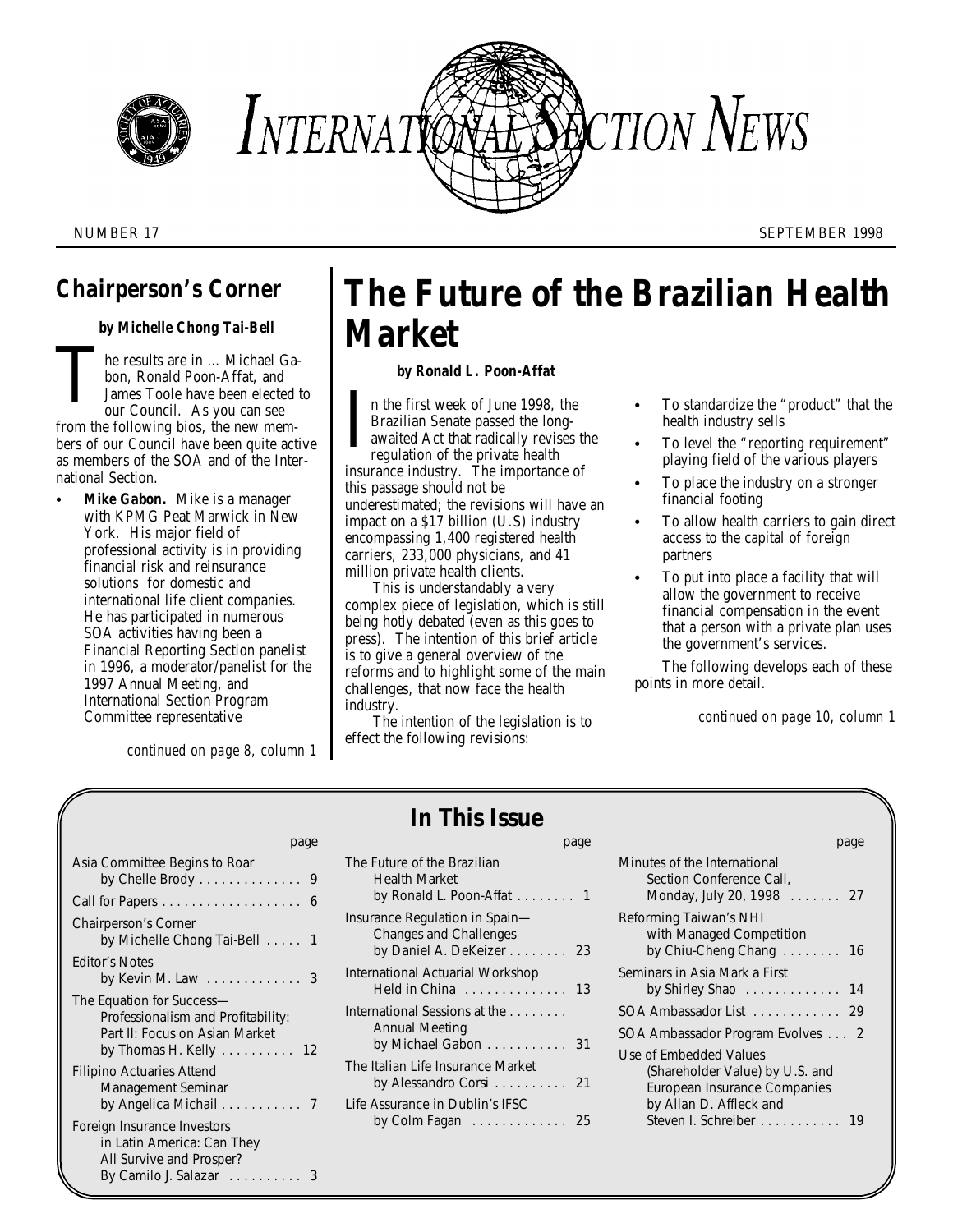#### **Brazil**

#### *continued from page 1*

#### **Standardized Product**

In the past there was a wide range of plans, with premiums ranging from R\$20 to R\$800 per month. Plans at the lower end offered inexpensive but very restricted medical attendance. Common deficiencies for the bottom-basement prices included limited length of stays for "in-patient" treatment (including treatment within intensive care units), the omission of treatment for all major organ transplants, lengthy initial waiting periods, and no protection in terms of holding technical reserves.

The politicians gained kudos for the elimination of the time restrictions, which were often applied to in-patient treatment, that is, many low budget plans limited the number of days that could be spent in a private hospital. The Minister of Health was reported to have said that selling health insurance with such in-patient limitations was akin to selling property insurance that protected your home for only the first hour of a fire.

The new law introduces five types of standardized plans, which all health carriers can offer. These plans have defined benefits and limited exclusions. They are (1) a wide ranging, allencompassing comprehensive plan (plano referencial) and four distinct plans that provide treatment only in respect to (2) out-patient (ambulatorial), (3) in-patient (hospitalar), (4) maternity (obstétrico), and (5) dental (odontológico) benefits.

The law sets out the minimum benefits that must be offered under each plan. Companies may, of course, choose to improve their product and include a wider range of benefits.

#### **Level Playing Field**

My previous article ("Brazilian Health Industry," *International Section News,* June 1998) described the differences between insurance companies' plans (seguros saúde), the HMO-type plans (Medicina de Grupo), the co-operative association-type plan (Unimed) and the self-insured sector (Autogestão). In the past only the insurance companies had supervisory control under the Ministry of Finance. The new law puts all health carriers under the watchful eye of four supervisory authorities.

of Finance existed in the past: the passage of this law will now make

- Privado (CNSP) or the National Council for Private Insurance
- The Superintendência de Seguros Privados (SUSEP) or Superintendent of Private Insurance.

Two newly created bodies now exist under the Ministry of Health:

- C Conselho Nacional Saúde (CNS) or the National Health Council
- Conselho Nacional de Saúde Suplementar (CONSU) or the National Council for Supplementary Health.

So from the statutory point of view, not only has the field been leveled, it has also become much more complicated. The Ministry of Finance will deal with technical issues and the Ministry of Health will look after the on- going quality of service. As yet, the roles of each of these bodies have not been strictly defined.

#### **Stronger Financial Footing**

In the past, only insurance companies that sold health business (21% of the market—Seguros Saúde) were obliged to set up reserves, but only for unearned premiums and reported but unsettled claims; very few companies established IBNRs. The rest of the health industry was not required to establish such reserves; and the vast majority did not. The new legislation now necessitates that all health plans establish some reserves. This will include, at the very least, unearned premiums and reported-butunsettled claims. SUSEP, the legislative body responsible for defining reserve requirements, is presently formulating its policy on IBNRs.

#### **Access to Foreign Capital**

Allowing health carriers to gain direct access to the capital of foreign partners fits in with President Fernando Henrique Cardoso's ongoing drive to "open up the economy to foreign investors." In the past, it was difficult, but certainly not impossible, to secure a financial interest and many international companies are already well established in the local health market—Aetna, AGF, AIG, Cigna, Allianz, Generali, HSBC, ITT-Hartford,

First, two bodies under the Ministry and Prudential, to name a few. However The Conselho Nacional de Seguros direct investment easier and allow up to 100% foreign investment.

#### **Compensation for the Government Health Plan (Sistema Unico de Saúde (SUS) or Single Health System)**

Under the new law, if a person with a private health plan receives treatment from a government facility, the government can seek financial reimbursement from the person's private health carrier. A database will be established that will compare the names of all Brazilians who have a private health plan with the names of those who are receiving treatment from a public facility. This is a bit of double taxing, because all tax-payers contribute to SUS. There are many cynics who say that this is the raison d'être for the change of legislation.

#### *Some of the More Interesting Clauses*

- Premiums cannot be "actuarially" increased for persons over 60 who have been in a scheme for at least 10 years. In respect to individual plans, this would seem to imply that one would then have to pre-fund the cost of actuarial increases by establishing mathematical reserves that could then lead to surrender values. Building up long-term actuarial reserves will certainly be a challenge, given the inavailability of long-term assets.
- As to pre-existing conditions, a health carrier has up to two years to ascertain whether a new client had a pre-existing condition that he knew about upon entering the plan, to decline coverage for such an illness. After two years has passed, the client is eligible for treatment even if he or she knowingly sought to deceive and stated that he or she did not having a pre-existing condition at the contract's inception.
- Waiting periods have been slashed. At one time, carriers offered plans with a wide range of initial waiting periods. Terms of up to 18 months were not uncommon for the less

*continued on page 11, column 1*